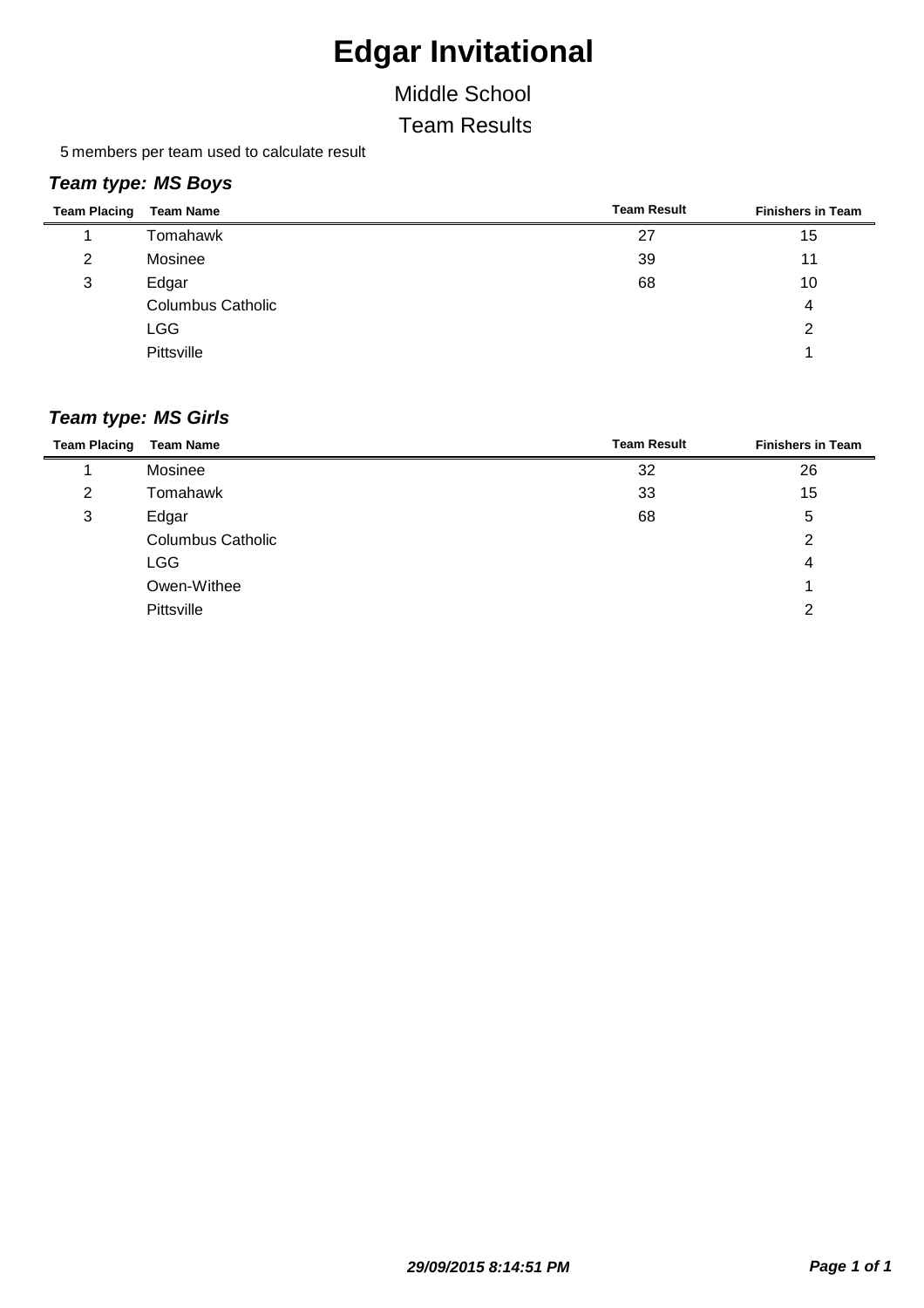### Middle School Overall Results : MS Boys

| Pos | No   | Name                                                 | School                   | Year           | Time       | Team<br><b>Position</b> | <b>Team</b><br><b>Points</b> | Pace         |
|-----|------|------------------------------------------------------|--------------------------|----------------|------------|-------------------------|------------------------------|--------------|
| 1   | 928  | Eric Kordus                                          | Mosinee                  | 8              | 00:11:38.4 | 1                       | 1                            | 5:49 min/m   |
| 2   | 1451 | Drew Bolder                                          | Tomahawk                 | 7              | 00:11:43.6 | 1                       | $\overline{c}$               | $5:51$ min/m |
| 3   | 749  | Tom Nystrom                                          | <b>Columbus Catholic</b> | 8              | 00:12:08.1 | 1                       | $5$                          | $6:04$ min/m |
| 4   | 747  | Addison Hill                                         | <b>Columbus Catholic</b> | 8              | 00:12:11.6 | 2                       | $5$                          | $6:05$ min/m |
| 5   | 927  | Logan Cychosz                                        | Mosinee                  | 7              | 00:12:19.0 | 2                       | 3                            | $6:09$ min/m |
| 6   | 1455 | Anthony Ierulli                                      | Tomahawk                 | 8              | 00:13:04.5 | 2                       | 4                            | $6:32$ min/m |
| 7   | 1463 | Hunter Vanryen                                       | Tomahawk                 | 7              | 00:13:33.0 | 3                       | 5                            | $6:46$ min/m |
| 8   | 816  | Raife Smart-Defoe                                    | Edgar                    | 6              | 00:13:35.3 | 1                       | 6                            | $6:47$ min/m |
| 9   | 1449 | Garron Albrent                                       | Tomahawk                 | 7              | 00:14:01.5 | 4                       | 7                            | $7:00$ min/m |
| 10  | 926  | Cole Coppock                                         | Mosinee                  | 8              | 00:14:15.6 | 3                       | 8                            | 7:07 min/m   |
| 11  | 1456 | Keaton Jed                                           | Tomahawk                 | 8              | 00:14:22.6 | 5                       | 9                            | $7:11$ min/m |
| 12  | 848  | Seth Genteman                                        | <b>LGG</b>               | 7              | 00:14:28.6 | 1                       | $5$                          | $7:14$ min/m |
| 13  | 1454 | Adam Hall                                            | Tomahawk                 | 7              | 00:14:30.1 | 6                       | 10                           | $7:15$ min/m |
| 14  | 1465 | Arden Ziert                                          | Tomahawk                 | 6              | 00:14:33.8 | 7                       | 11                           | $7:16$ min/m |
| 15  | 1464 | Reed Zedler                                          | Tomahawk                 | 8              | 00:14:36.9 | 8                       | >7                           | $7:18$ min/m |
| 16  | 812  | Heath Kavajecz                                       | Edgar                    | 8              | 00:14:49.4 | 2                       | 12                           | $7:24$ min/m |
| 17  | 1459 | John Mcgovern<br>Tomahawk<br>6<br>00:14:57.1         |                          | 9              | >7         | $7:28$ min/m            |                              |              |
| 18  | 1462 | <b>Martin Schmidt</b><br>Tomahawk<br>6<br>00:14:57.3 |                          | 10             | >7         | $7:28$ min/m            |                              |              |
| 19  | 925  | <b>Carter Barrett</b>                                | Mosinee                  | 8              | 00:15:13.4 | 4                       | 13                           | $7:36$ min/m |
| 20  | 1453 | Lewis Eberle                                         | Tomahawk                 | 6              | 00:15:25.6 | 11                      | >7                           | $7:42$ min/m |
| 21  | 932  | Noah Schill                                          | Mosinee                  | 7              | 00:15:27.7 | 5                       | 14                           | $7:43$ min/m |
| 22  | 809  | Collin Gajewski                                      | Edgar                    | 6              | 00:15:48.5 | 3                       | 15                           | $7:54$ min/m |
| 23  | 815  | Cole Schilling                                       | Edgar                    | 7              | 00:15:50.1 | 4                       | 16                           | $7:55$ min/m |
| 24  | 930  | <b>Tyler Mullins</b>                                 | Mosinee                  | 8              | 00:15:50.7 | 6                       | 17                           | $7:55$ min/m |
| 25  | 849  | Micah Horvath                                        | <b>LGG</b>               | 7              | 00:15:54.2 | 2                       | $5$                          | 7:57 min/m   |
| 26  | 1460 | Alex Norman                                          | Tomahawk                 | 7              | 00:15:54.2 | 12                      | >7                           | $7:57$ min/m |
| 27  | 1452 | Caleb Duplayee                                       | Tomahawk                 | 8              | 00:15:55.8 | 13                      | >7                           | $7:57$ min/m |
| 28  | 935  | Caleb Ziebell                                        | Mosinee                  | 7              | 00:15:55.9 | 7                       | 18                           | 7:57 min/m   |
| 29  | 1461 | Elijah Scheffler                                     | Tomahawk                 | $\overline{7}$ | 00:16:07.6 | 14                      | >7                           | 8:03 min/m   |
| 30  | 808  | Nathan Drabek                                        | Edgar                    | 7              | 00:16:20.2 | 5                       | 19                           | 8:10 min/m   |
| 31  | 746  | Mark Fieweger                                        | <b>Columbus Catholic</b> | 6              | 00:16:23.8 | 3                       | $5$                          | $8:11$ min/m |
| 32  | 1458 | John Lacina                                          | Tomahawk                 | 8              | 00:16:36.4 | 15                      | >7                           | 8:18 min/m   |
| 33  | 813  | Kalvin Kingsley                                      | Edgar                    | 6              | 00:16:42.3 | 6                       | 20                           | $8:21$ min/m |
| 34  | 988  | <b>Wyatt Coulthard</b>                               | Pittsville               | 6              | 00:16:55.4 | 1                       | $5$                          | 8:27 min/m   |
| 35  | 933  | Lucas Simons                                         | Mosinee                  | 7              | 00:17:01.1 | 8                       | >7                           | 8:30 min/m   |
| 36  | 748  | Luke Jansen                                          | <b>Columbus Catholic</b> | 6              | 00:17:28.1 | 4                       | $<$ 5                        | 8:44 min/m   |
| 37  | 817  | Alex Thompson                                        | Edgar                    | $\,6$          | 00:17:32.6 | 7                       | 21                           | 8:46 min/m   |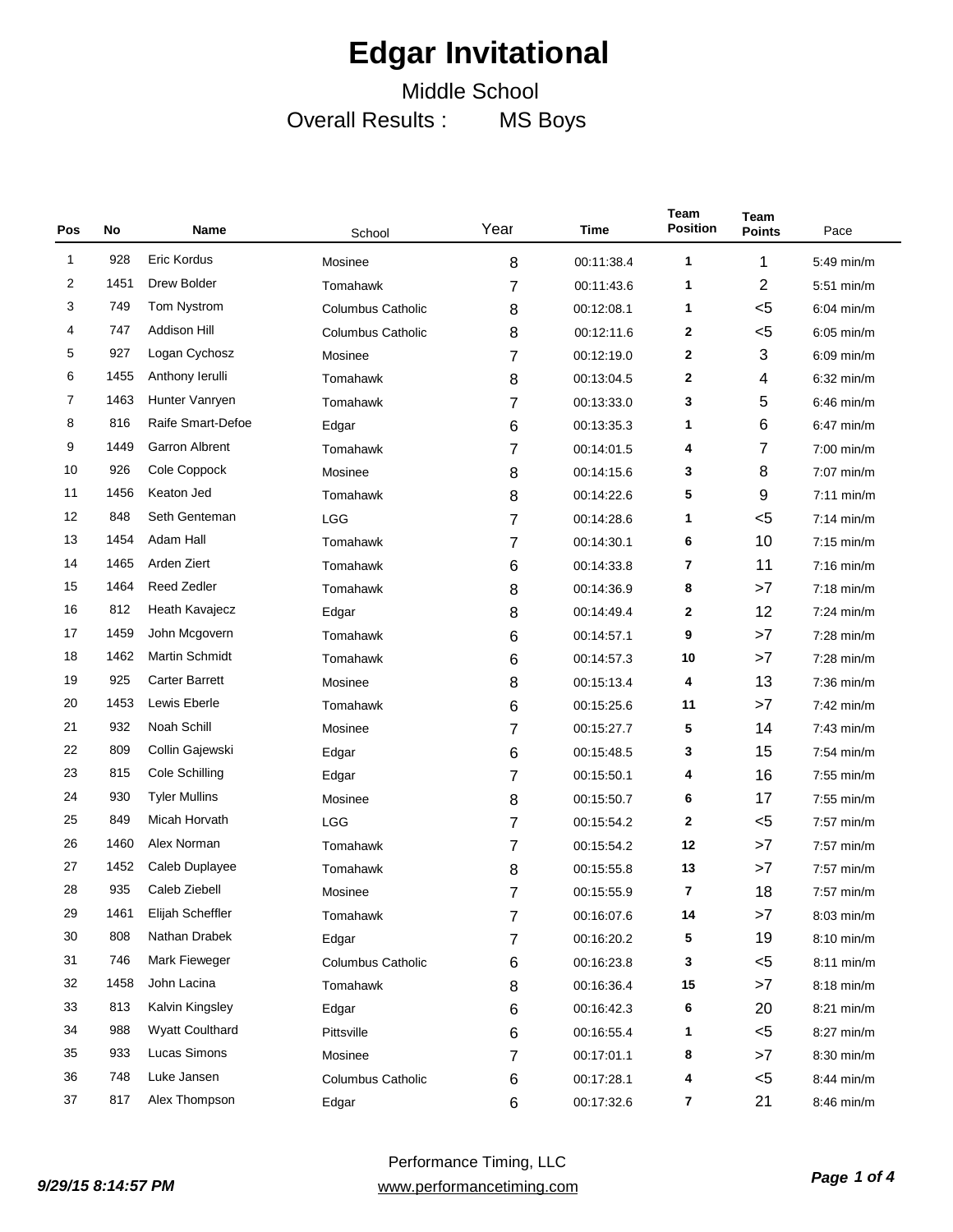### Middle School Overall Results : MS Boys

| Pos | <b>No</b>    | Name                   | School  | Year | Time       | <b>Team</b><br><b>Position</b> | Team<br><b>Points</b> | Pace                  |
|-----|--------------|------------------------|---------|------|------------|--------------------------------|-----------------------|-----------------------|
| 38  | 934          | Jack Struble           | Mosinee | 6    | 00:17:34.4 | 9                              | >7                    | $8:47$ min/m          |
| 39  | $81^{\circ}$ | Jesse Jisko            | Edgar   | 6    | 00:17:48.6 | 8                              | >7                    | $8:54$ min/m          |
| 40  | 818          | <b>Justin Westfall</b> | Edgar   | 6    | 00:18:36.3 | 9                              | >7                    | $9:18$ min/m          |
| 41  | 929          | Trevon Mullins         | Mosinee | 6    | 00:19:00.2 | 10                             | >7                    | $9:30$ min/m          |
| 42  | 931          | Zaden Scheer           | Mosinee | 6    | 00:26:48.2 | 11                             | >7                    | $13:24$ min/m         |
| 43  | 814          | Daniel Lepak           | Edgar   | 6    | 00:30:27.3 | 10                             | >7                    | $15:13 \text{ min/m}$ |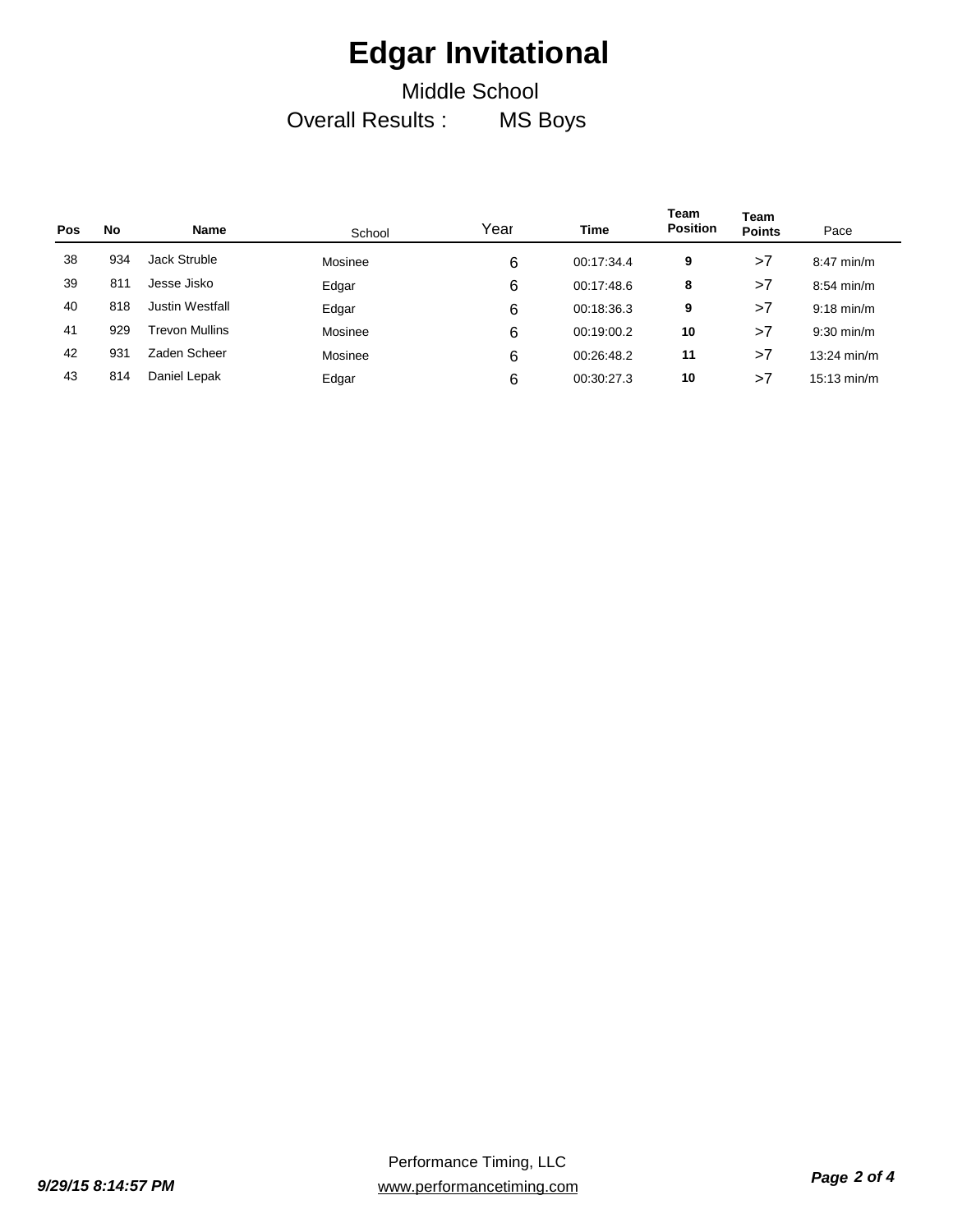#### Middle School Overall Results : MS Girls

| Pos | No   | Name                                                 | School                     | Year           | Time       | Team<br><b>Position</b> | <b>Team</b><br><b>Points</b> | Pace         |
|-----|------|------------------------------------------------------|----------------------------|----------------|------------|-------------------------|------------------------------|--------------|
| 1   | 792  | Marissa Ellenbecker                                  | Edgar                      | 8              | 00:12:18.2 | 1                       | 1                            | $6:09$ min/m |
| 2   | 1431 | Haley Voermans-Dean                                  | Tomahawk                   | 8              | 00:13:23.4 | 1                       | 2                            | $6:41$ min/m |
| 3   | 1428 | <b>Katherine Reilly</b>                              | Tomahawk                   | 6              | 00:13:27.9 | 2                       | 3                            | $6:43$ min/m |
| 4   | 977  | Savanna Ortner                                       | Pittsville                 | 6              | 00:13:40.8 | 1                       | $5$                          | $6:50$ min/m |
| 5   | 886  | Kate Fitzgerald                                      | Mosinee                    | 6              | 00:13:45.4 | 1                       | 4                            | $6.52$ min/m |
| 6   | 898  | Syndney Leszczynski                                  | Mosinee                    | 6              | 00:13:49.1 | 2                       | 5                            | $6.54$ min/m |
| 7   | 907  | Melissa Wagner                                       | Mosinee                    | 7              | 00:14:00.9 | 3                       | 6                            | $7:00$ min/m |
| 8   | 834  | <b>Kristin Stery</b>                                 | <b>LGG</b>                 |                | 00:14:09.8 | 1                       | $5$                          | $7:04$ min/m |
| 9   | 969  | <b>Hailey Geldernick</b>                             | Owen-Withee                | 7              | 00:14:10.6 | 1                       | $5$                          | $7:05$ min/m |
| 10  | 1421 | Tiana Gerstenberger                                  | Tomahawk                   | 7              | 00:14:23.4 | 3                       | 7                            | $7:11$ min/m |
| 11  | 897  | Haley Lemke                                          | Mosinee                    | 8              | 00:14:30.3 | 4                       | 8                            | $7:15$ min/m |
| 12  | 894  | Allison Kordus                                       | Mosinee                    | 7              | 00:14:34.4 | 5                       | 9                            | $7:17$ min/m |
| 13  | 1425 | Macey Mann                                           | Tomahawk                   | 6              | 00:14:34.6 | 4                       | 10                           | $7:17$ min/m |
| 14  | 1419 | Kathryn Derleth                                      | Tomahawk                   | 6              | 00:14:37.6 | 5                       | 11                           | $7:18$ min/m |
| 15  | 882  | Reidun Backman                                       | Mosinee                    | 8              | 00:14:39.7 | 6                       | 12                           | $7:19$ min/m |
| 16  | 791  | <b>Rachel Brewster</b>                               | Edgar                      | 7              | 00:14:41.3 | 2                       | 13                           | $7:20$ min/m |
| 17  | 885  | Olivia Donohue                                       | Mosinee                    | 7              | 00:14:47.6 | 7                       | 14                           | $7:23$ min/m |
| 18  | 901  | Maddie Nechuta                                       | Mosinee                    | 8              | 00:14:48.1 | 8                       | >7                           | $7:24$ min/m |
| 19  | 904  | <b>Bailey Sondelski</b>                              | Mosinee                    | 6              | 00:14:48.6 | 9                       | >7                           | $7:24$ min/m |
| 20  | 833  | Savannah Schley                                      | <b>LGG</b>                 | 7              | 00:14:48.7 | 2                       | $5$                          | $7:24$ min/m |
| 21  | 892  | Annabella Kennedy                                    | Mosinee                    | 6              | 00:14:50.1 | 10                      | >7                           | $7:25$ min/m |
| 22  | 899  | Rebecca Luebbe                                       | Mosinee                    | 6              | 00:14:51.0 | 11                      | >7                           | $7:25$ min/m |
| 23  | 903  | Dannica Shupe                                        | Mosinee                    | 6              | 00:15:09.1 | 12                      | >7                           | $7:34$ min/m |
| 24  | 1424 | <b>Emily Lacina</b>                                  | Tomahawk                   | 6              | 00:15:10.7 | 6                       | 15                           | $7:35$ min/m |
| 25  | 1426 | Autumn Peissig                                       | Tomahawk                   | 7              | 00:15:14.8 | 7                       | 16                           | 7:37 min/m   |
| 26  | 906  | Sophia Theiss                                        | Mosinee                    | 6              | 00:15:23.5 | 13                      | >7                           | $7:41$ min/m |
| 27  | 883  | Maci Barrabas                                        | Mosinee                    | 8              | 00:15:25.1 | 14                      | >7                           | 7:42 min/m   |
| 28  | 831  | Ashlee Piskow                                        | <b>LGG</b>                 | 7              | 00:15:38.6 | 3                       | $<$ 5                        | 7:49 min/m   |
| 29  | 1420 | Dallas Dosch                                         | Tomahawk                   | $\overline{7}$ | 00:15:39.3 | 8                       | >7                           | 7:49 min/m   |
| 30  | 1422 | Savannah Jablonski                                   | Tomahawk                   | 6              | 00:15:47.1 | 9                       | >7                           | 7:53 min/m   |
| 31  | 896  | Adalyn Lehman                                        | Mosinee                    | 6              | 00:15:47.2 | 15                      | >7                           | 7:53 min/m   |
| 32  | 902  | <b>Claire Selenske</b><br>Mosinee<br>6<br>00:15:55.4 |                            | 16             | >7         | 7:57 min/m              |                              |              |
| 33  | 832  | Mesa Rasmussen                                       | LGG                        | 7              | 00:15:59.6 | 4                       | $5$                          | $7:59$ min/m |
| 34  | 884  | Violet Cox                                           | Mosinee<br>7<br>00:16:00.1 |                | 17         | >7                      | 8:00 min/m                   |              |
| 35  | 1429 | Julianna Skubal                                      | Tomahawk                   | 7              | 00:16:05.7 | $10\,$                  | >7                           | 8:02 min/m   |
| 36  | 1430 | <b>Tehya Street</b>                                  | Tomahawk                   | 8              | 00:16:12.6 | 11                      | >7                           | 8:06 min/m   |
| 37  | 900  | Sophie Meyer                                         | Mosinee                    | 7              | 00:16:27.7 | $18$                    | >7                           | 8:13 min/m   |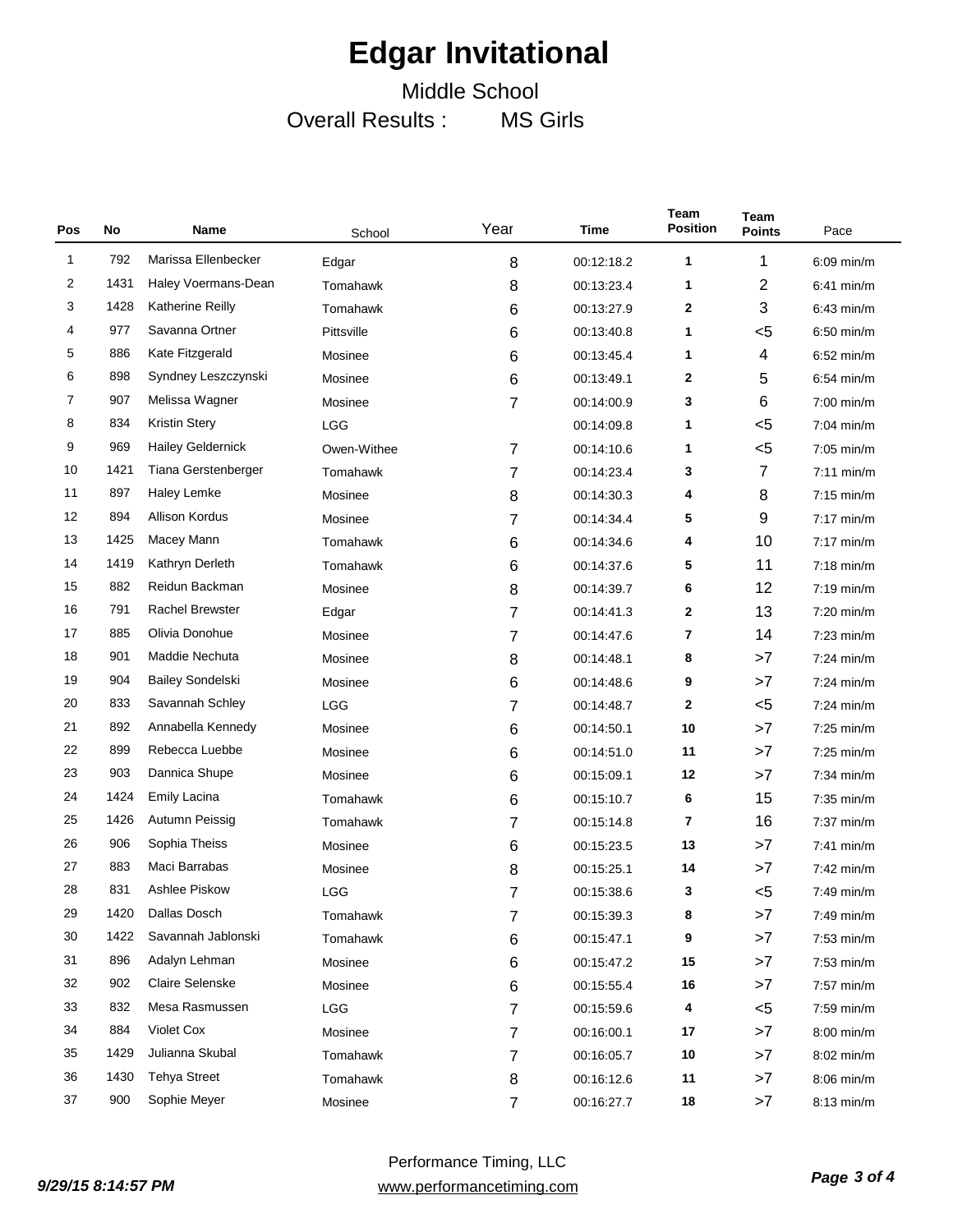#### Middle School Overall Results : MS Girls

| Pos | <b>No</b> | Name                      | School                   | Year           | <b>Time</b> | <b>Team</b><br><b>Position</b> | <b>Team</b><br><b>Points</b> | Pace          |
|-----|-----------|---------------------------|--------------------------|----------------|-------------|--------------------------------|------------------------------|---------------|
| 38  | 738       | Janelle Haupt             | <b>Columbus Catholic</b> | 6              | 00:16:43.3  | 1                              | $5$                          | $8:21$ min/m  |
| 39  | 889       | Ava Hintz                 | Mosinee                  | 6              | 00:17:09.4  | 19                             | >7                           | $8:34$ min/m  |
| 40  | 887       | <b>Hannah Fliss</b>       | Mosinee                  | 8              | 00:17:09.4  | 20                             | >7                           | $8:34$ min/m  |
| 41  | 1427      | Claudia Pommerening       | Tomahawk                 | 6              | 00:17:17.1  | 12                             | >7                           | 8:38 min/m    |
| 42  | 908       | Ellen Wengelski           | Mosinee                  | $\overline{7}$ | 00:17:23.1  | 21                             | >7                           | $8:41$ min/m  |
| 43  | 794       | Kylie Miles-Kroening      | Edgar                    | 6              | 00:17:45.1  | 3                              | 17                           | $8:52$ min/m  |
| 44  | 1432      | Geena Wanta               | Tomahawk                 | 6              | 00:17:45.1  | 13                             | >7                           | 8:52 min/m    |
| 45  | 1433      | Mallorie Watland-Copiskey | Tomahawk                 | 6              | 00:17:47.0  | 14                             | >7                           | $8:53$ min/m  |
| 46  | 1423      | Olivia Kiser              | Tomahawk                 | 6              | 00:17:58.8  | 15                             | >7                           | 8:59 min/m    |
| 47  | 891       | Alison Kennedy            | Mosinee                  | 6              | 00:18:37.1  | 22                             | >7                           | $9:18$ min/m  |
| 48  | 888       | Casey Gunseor             | Mosinee                  | 6              | 00:18:40.9  | 23                             | >7                           | $9:20$ min/m  |
| 49  | 893       | Siara Kern                | Mosinee                  | 6              | 00:18:41.6  | 24                             | >7                           | $9:20$ min/m  |
| 50  | 793       | Lydia Huehnerfuss         | Edgar                    | 6              | 00:18:43.9  | 4                              | 18                           | $9:21$ min/m  |
| 51  | 895       | Ana Lambert               | Mosinee                  | 6              | 00:22:39.0  | 25                             | >7                           | $11:19$ min/m |
| 52  | 890       | Hana Jinsky               | Mosinee                  | 6              | 00:22:44.7  | 26                             | >7                           | $11:22$ min/m |
| 53  | 739       | Greta Schiferl            | <b>Columbus Catholic</b> | 8              | 00:27:20.8  | 2                              | <5                           | 13:40 min/m   |
| 54  | 796       | Desirae Rausch            | Edgar                    | 6              | 00:36:52.2  | 5                              | 19                           | 18:26 min/m   |
| 55  | 978       | Alexis Redmond            | Pittsville               | 8              | 00:36:52.9  | 2                              | $<$ 5                        | 18:26 min/m   |
|     |           |                           |                          |                |             |                                |                              |               |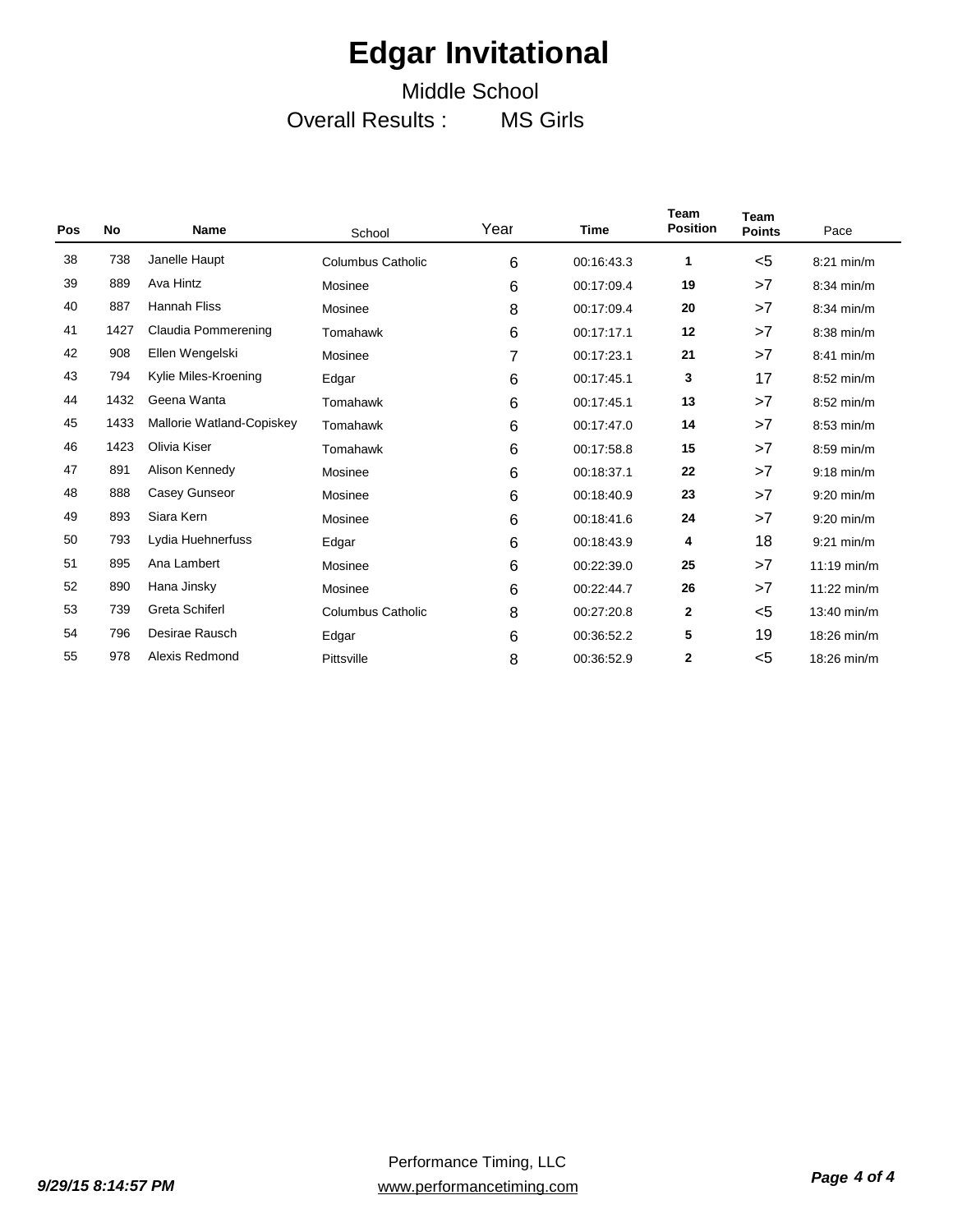### Middle School Team Results with Individual Times

|                 | Team name: Tomahawk |         |                       |             |              |                    |                    |  |  |
|-----------------|---------------------|---------|-----------------------|-------------|--------------|--------------------|--------------------|--|--|
| Team result: 27 |                     |         |                       | Team Pos: 1 |              |                    |                    |  |  |
| <b>Team Pos</b> | <b>Overall Pos</b>  | Race No | <b>Name</b>           |             |              | <b>Finish Time</b> | <b>Team Points</b> |  |  |
| 1               | $\overline{2}$      | 1451    | Drew Bolder           |             | $\mathbf{2}$ | 00:11:44           | $\overline{2}$     |  |  |
| 2               | 6                   | 1455    | Anthony Ierulli       |             | 4            | 00:13:05           | 4                  |  |  |
| 3               | 7                   | 1463    | Hunter Vanryen        |             | 5            | 00:13:34           | 5                  |  |  |
| 4               | 9                   | 1449    | <b>Garron Albrent</b> |             | 7            | 00:14:02           | 7                  |  |  |
| 5               | 11                  | 1456    | Keaton Jed            |             | 9            | 00:14:23           | 9                  |  |  |
| 6               | 13                  | 1454    | Adam Hall             |             | 10           | 00:14:31           | 10                 |  |  |
| 7               | 14                  | 1465    | Arden Ziert           |             | 11           | 00:14:34           | 11                 |  |  |
| 8               | 15                  | 1464    | Reed Zedler           |             | >7           | 00:14:37           | >7                 |  |  |
| 9               | 17                  | 1459    | John Mcgovern         |             | >7           | 00:14:58           | >7                 |  |  |
| 10              | 18                  | 1462    | Martin Schmidt        |             | >7           | 00:14:58           | >7                 |  |  |
| 11              | 20                  | 1453    | Lewis Eberle          |             | >7           | 00:15:26           | >7                 |  |  |
| 12              | 26                  | 1460    | Alex Norman           |             | >7           | 00:15:55           | >7                 |  |  |
| 13              | 27                  | 1452    | Caleb Duplayee        |             | >7           | 00:15:56           | >7                 |  |  |
| 14              | 29                  | 1461    | Elijah Scheffler      |             | >7           | 00:16:08           | >7                 |  |  |
| 15              | 32                  | 1458    | John Lacina           |             | >7           | 00:16:37           | >7                 |  |  |

|                 | Team name: Mosinee |         |                       |             |                    |                    |  |  |  |
|-----------------|--------------------|---------|-----------------------|-------------|--------------------|--------------------|--|--|--|
| Team result: 39 |                    |         |                       | Team Pos: 2 |                    |                    |  |  |  |
| <b>Team Pos</b> | <b>Overall Pos</b> | Race No | <b>Name</b>           |             | <b>Finish Time</b> | <b>Team Points</b> |  |  |  |
|                 |                    | 928     | Eric Kordus           | 1           | 00:11:39           |                    |  |  |  |
| 2               | 5                  | 927     | Logan Cychosz         | 3           | 00:12:20           | 3                  |  |  |  |
| 3               | 10                 | 926     | Cole Coppock          | 8           | 00:14:16           | 8                  |  |  |  |
| 4               | 19                 | 925     | <b>Carter Barrett</b> | 13          | 00:15:14           | 13                 |  |  |  |
| 5               | 21                 | 932     | Noah Schill           | 14          | 00:15:28           | 14                 |  |  |  |
| 6               | 24                 | 930     | <b>Tyler Mullins</b>  | 17          | 00:15:51           | 17                 |  |  |  |
| 7               | 28                 | 935     | Caleb Ziebell         | 18          | 00:15:56           | 18                 |  |  |  |
| 8               | 35                 | 933     | Lucas Simons          | >7          | 00:17:02           | >7                 |  |  |  |
| 9               | 38                 | 934     | Jack Struble          | >7          | 00:17:35           | >7                 |  |  |  |
| 10              | 41                 | 929     | <b>Trevon Mullins</b> | >7          | 00:19:01           | >7                 |  |  |  |
| 11              | 42                 | 931     | Zaden Scheer          | >7          | 00:26:49           | >7                 |  |  |  |
|                 |                    |         |                       |             |                    |                    |  |  |  |

| Team name: Edgar |                    |         |                          |             |                    |                    |  |  |
|------------------|--------------------|---------|--------------------------|-------------|--------------------|--------------------|--|--|
| Team result: 68  |                    |         |                          | Team Pos: 3 |                    |                    |  |  |
| <b>Team Pos</b>  | <b>Overall Pos</b> | Race No | <b>Name</b>              |             | <b>Finish Time</b> | <b>Team Points</b> |  |  |
|                  | 8                  | 816     | <b>Raife Smart-Defoe</b> | 6           | 00:13:36           | 6                  |  |  |
| 2                | 16                 | 812     | Heath Kavajecz           | 12          | 00:14:50           | 12                 |  |  |
| 3                | 22                 | 809     | Collin Gajewski          | 15          | 00:15:49           | 15                 |  |  |
| 4                | 23                 | 815     | Cole Schilling           | 16          | 00:15:51           | 16                 |  |  |
| 5                | 30                 | 808     | Nathan Drabek            | 19          | 00:16:21           | 19                 |  |  |
| 6                | 33                 | 813     | Kalvin Kingsley          | 20          | 00:16:43           | 20                 |  |  |
| 7                | 37                 | 817     | Alex Thompson            | 21          | 00:17:33           | 21                 |  |  |
| 8                | 39                 | 811     | Jesse Jisko              | >7          | 00:17:49           | >7                 |  |  |
| 9                | 40                 | 818     | Justin Westfall          | >7          | 00:18:37           | >7                 |  |  |
| 10               | 43                 | 814     | Daniel Lepak             | >7          | 00:30:28           | >7                 |  |  |

 $\overline{\phantom{a}}$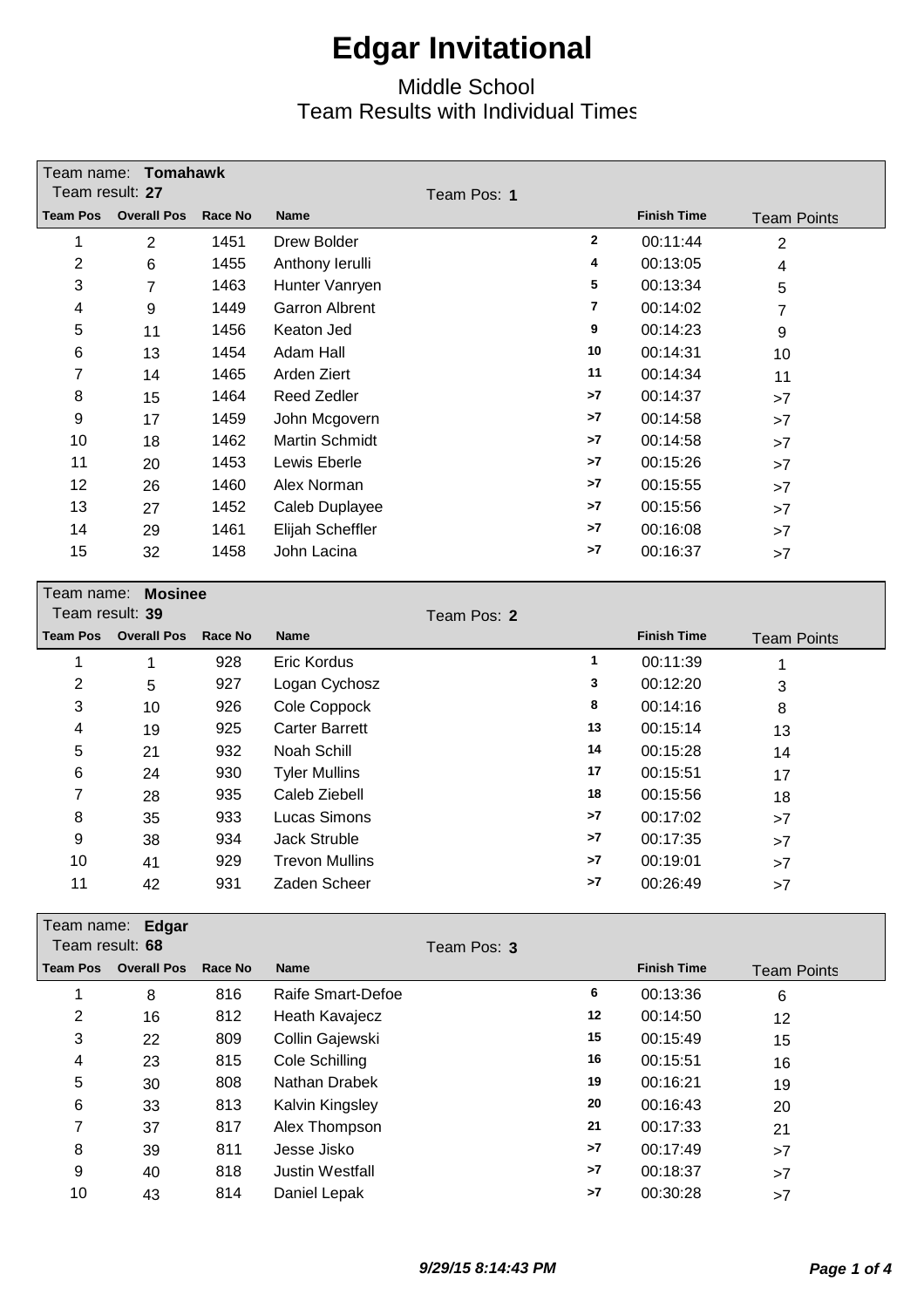|                    | Team name: Pittsville        |                |                        |             |              |                    |                    |  |
|--------------------|------------------------------|----------------|------------------------|-------------|--------------|--------------------|--------------------|--|
| Team result:       |                              |                |                        | Team Pos:   |              |                    |                    |  |
|                    | <b>Team Pos Overall Pos</b>  | <b>Race No</b> | <b>Name</b>            |             |              | <b>Finish Time</b> | <b>Team Points</b> |  |
| 1                  | 34                           | 988            | <b>Wyatt Coulthard</b> |             | $5$          | 00:16:56           | $5$                |  |
|                    | Team name: LGG               |                |                        |             |              |                    |                    |  |
| Team result:       |                              |                |                        | Team Pos:   |              |                    |                    |  |
| <b>Team Pos</b>    | <b>Overall Pos</b>           | <b>Race No</b> | <b>Name</b>            |             |              | <b>Finish Time</b> | <b>Team Points</b> |  |
| 1                  | 12                           | 848            | Seth Genteman          |             | $5$          | 00:14:29           | $5$                |  |
|                    | Team name: Columbus Catholic |                |                        |             |              |                    |                    |  |
| Team result:       |                              |                |                        | Team Pos:   |              |                    |                    |  |
| <b>Team Pos</b>    | <b>Overall Pos</b>           | <b>Race No</b> | <b>Name</b>            |             |              | <b>Finish Time</b> | <b>Team Points</b> |  |
| 1                  | 3                            | 749            | Tom Nystrom            |             | $<$ 5        | 00:12:09           | $5$                |  |
| $\overline{2}$     | $\overline{4}$               | 747            | <b>Addison Hill</b>    |             | <5           | 00:12:12           | $5$                |  |
|                    |                              |                |                        |             |              |                    |                    |  |
|                    | Team name: LGG               |                |                        |             |              |                    |                    |  |
| Team result:       |                              |                |                        | Team Pos:   |              |                    |                    |  |
|                    | <b>Team Pos</b> Overall Pos  | Race No        | <b>Name</b>            |             |              | <b>Finish Time</b> | <b>Team Points</b> |  |
| 2                  | 25                           | 849            | Micah Horvath          |             | $\epsilon$ 5 | 00:15:55           | $5$                |  |
|                    |                              |                |                        |             |              |                    |                    |  |
|                    | Team name: Columbus Catholic |                |                        |             |              |                    |                    |  |
| Team result:       |                              |                |                        | Team Pos:   |              |                    |                    |  |
| <b>Team Pos</b>    | <b>Overall Pos</b>           | <b>Race No</b> | <b>Name</b>            |             |              | <b>Finish Time</b> | <b>Team Points</b> |  |
| 3                  | 31                           | 746            | Mark Fieweger          |             | $<$ 5        | 00:16:24           | < 5                |  |
| 4                  | 36                           | 748            | Luke Jansen            |             | <5           | 00:17:29           | $5$                |  |
| Team name: Mosinee |                              |                |                        |             |              |                    |                    |  |
| Team result: 32    |                              |                |                        | Team Pos: 1 |              |                    |                    |  |
|                    | Team Pos Overall Pos Race No |                | <b>Name</b>            |             |              | <b>Finish Time</b> | <b>Team Points</b> |  |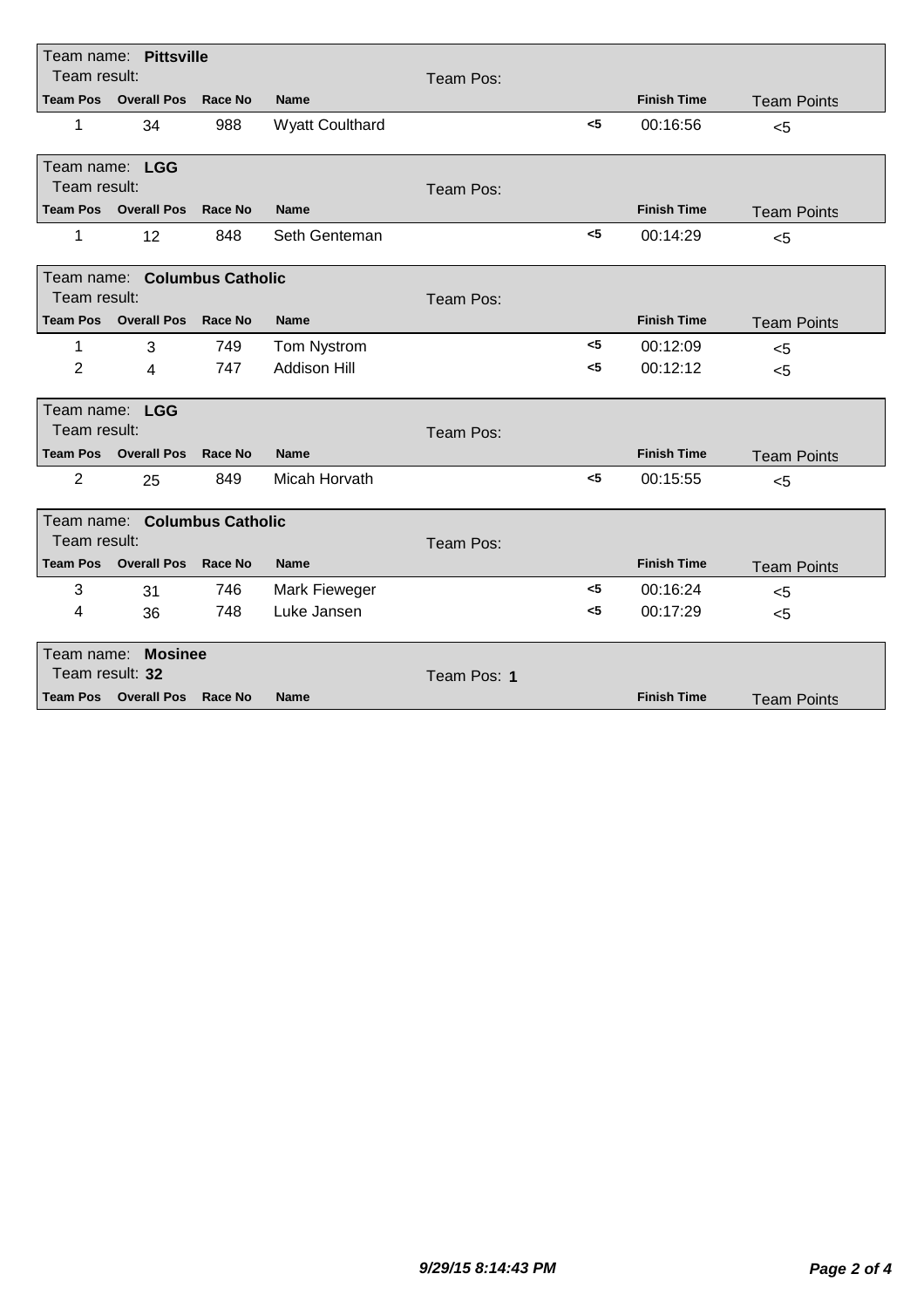|                | Team name: Mosinee<br>Team result: 32 |                |                         |      |                    |                    |  |  |  |
|----------------|---------------------------------------|----------------|-------------------------|------|--------------------|--------------------|--|--|--|
|                |                                       |                | Team Pos: 1             |      |                    |                    |  |  |  |
|                | Team Pos Overall Pos                  | <b>Race No</b> | <b>Name</b>             |      | <b>Finish Time</b> | <b>Team Points</b> |  |  |  |
| $\mathbf{1}$   | $\sqrt{5}$                            | 886            | Kate Fitzgerald         | 4    | 00:13:46           | 4                  |  |  |  |
| $\overline{2}$ | $\,6$                                 | 898            | Syndney Leszczynski     | 5    | 00:13:50           | 5                  |  |  |  |
| 3              | $\overline{7}$                        | 907            | Melissa Wagner          | 6    | 00:14:01           | 6                  |  |  |  |
| 4              | 11                                    | 897            | <b>Haley Lemke</b>      | 8    | 00:14:31           | 8                  |  |  |  |
| 5              | 12                                    | 894            | <b>Allison Kordus</b>   | 9    | 00:14:35           | 9                  |  |  |  |
| 6              | 15                                    | 882            | Reidun Backman          | 12   | 00:14:40           | 12                 |  |  |  |
| $\overline{7}$ | 17                                    | 885            | Olivia Donohue          | 14   | 00:14:48           | 14                 |  |  |  |
| 8              | 18                                    | 901            | Maddie Nechuta          | >7   | 00:14:49           | >7                 |  |  |  |
| 9              | 19                                    | 904            | <b>Bailey Sondelski</b> | >7   | 00:14:49           | >7                 |  |  |  |
| 10             | 21                                    | 892            | Annabella Kennedy       | >7   | 00:14:51           | $>7$               |  |  |  |
| 11             | 22                                    | 899            | Rebecca Luebbe          | >7   | 00:14:52           | $>7$               |  |  |  |
| 12             | 23                                    | 903            | Dannica Shupe           | >7   | 00:15:10           | >7                 |  |  |  |
| 13             | 26                                    | 906            | Sophia Theiss           | >7   | 00:15:24           | >7                 |  |  |  |
| 14             | 27                                    | 883            | Maci Barrabas           | >7   | 00:15:26           | >7                 |  |  |  |
| 15             | 31                                    | 896            | Adalyn Lehman           | >7   | 00:15:48           | >7                 |  |  |  |
| 16             | 32                                    | 902            | <b>Claire Selenske</b>  | $>7$ | 00:15:56           | >7                 |  |  |  |
| 17             | 34                                    | 884            | <b>Violet Cox</b>       | >7   | 00:16:01           | >7                 |  |  |  |
| 18             | 37                                    | 900            | Sophie Meyer            | >7   | 00:16:28           | $>7$               |  |  |  |
| 19             | 39                                    | 889            | Ava Hintz               | >7   | 00:17:10           | >7                 |  |  |  |
| 20             | 40                                    | 887            | <b>Hannah Fliss</b>     | >7   | 00:17:10           | >7                 |  |  |  |
| 21             | 42                                    | 908            | Ellen Wengelski         | >7   | 00:17:24           | >7                 |  |  |  |
| 22             | 47                                    | 891            | Alison Kennedy          | >7   | 00:18:38           | $>7$               |  |  |  |
| 23             | 48                                    | 888            | Casey Gunseor           | >7   | 00:18:41           | >7                 |  |  |  |
| 24             | 49                                    | 893            | Siara Kern              | >7   | 00:18:42           | $>7$               |  |  |  |
| 25             | 51                                    | 895            | Ana Lambert             | >7   | 00:22:40           | $>7$               |  |  |  |
| 26             | 52                                    | 890            | Hana Jinsky             | $>7$ | 00:22:45           | >7                 |  |  |  |

|                 | Team name: Tomahawk |                |                            |              |                    |                    |
|-----------------|---------------------|----------------|----------------------------|--------------|--------------------|--------------------|
| Team result: 33 |                     |                | Team Pos: 2                |              |                    |                    |
| <b>Team Pos</b> | <b>Overall Pos</b>  | <b>Race No</b> | <b>Name</b>                |              | <b>Finish Time</b> | <b>Team Points</b> |
|                 | $\overline{2}$      | 1431           | Haley Voermans-Dean        | $\mathbf{2}$ | 00:13:24           | $\overline{2}$     |
| 2               | 3                   | 1428           | <b>Katherine Reilly</b>    | 3            | 00:13:28           | 3                  |
| 3               | 10                  | 1421           | Tiana Gerstenberger        | 7            | 00:14:24           | $\overline{7}$     |
| 4               | 13                  | 1425           | Macey Mann                 | 10           | 00:14:35           | 10                 |
| 5               | 14                  | 1419           | Kathryn Derleth            | 11           | 00:14:38           | 11                 |
| 6               | 24                  | 1424           | Emily Lacina               | 15           | 00:15:11           | 15                 |
| 7               | 25                  | 1426           | Autumn Peissig             | 16           | 00:15:15           | 16                 |
| 8               | 29                  | 1420           | Dallas Dosch               | >7           | 00:15:40           | >7                 |
| 9               | 30                  | 1422           | Savannah Jablonski         | >7           | 00:15:48           | >7                 |
| 10              | 35                  | 1429           | Julianna Skubal            | >7           | 00:16:06           | >7                 |
| 11              | 36                  | 1430           | <b>Tehya Street</b>        | >7           | 00:16:13           | >7                 |
| 12              | 41                  | 1427           | <b>Claudia Pommerening</b> | >7           | 00:17:18           | >7                 |
| 13              | 44                  | 1432           | Geena Wanta                | >7           | 00:17:46           | >7                 |
| 14              | 45                  | 1433           | Mallorie Watland-Copiskey  | >7           | 00:17:48           | >7                 |
| 15              | 46                  | 1423           | Olivia Kiser               | >7           | 00:17:59           | >7                 |
| Team name:      | Edgar               |                |                            |              |                    |                    |
| Team result: 68 |                     |                | Team Pos: 3                |              |                    |                    |
| <b>Team Pos</b> | <b>Overall Pos</b>  | Race No        | <b>Name</b>                |              | <b>Finish Time</b> | <b>Team Points</b> |

┑